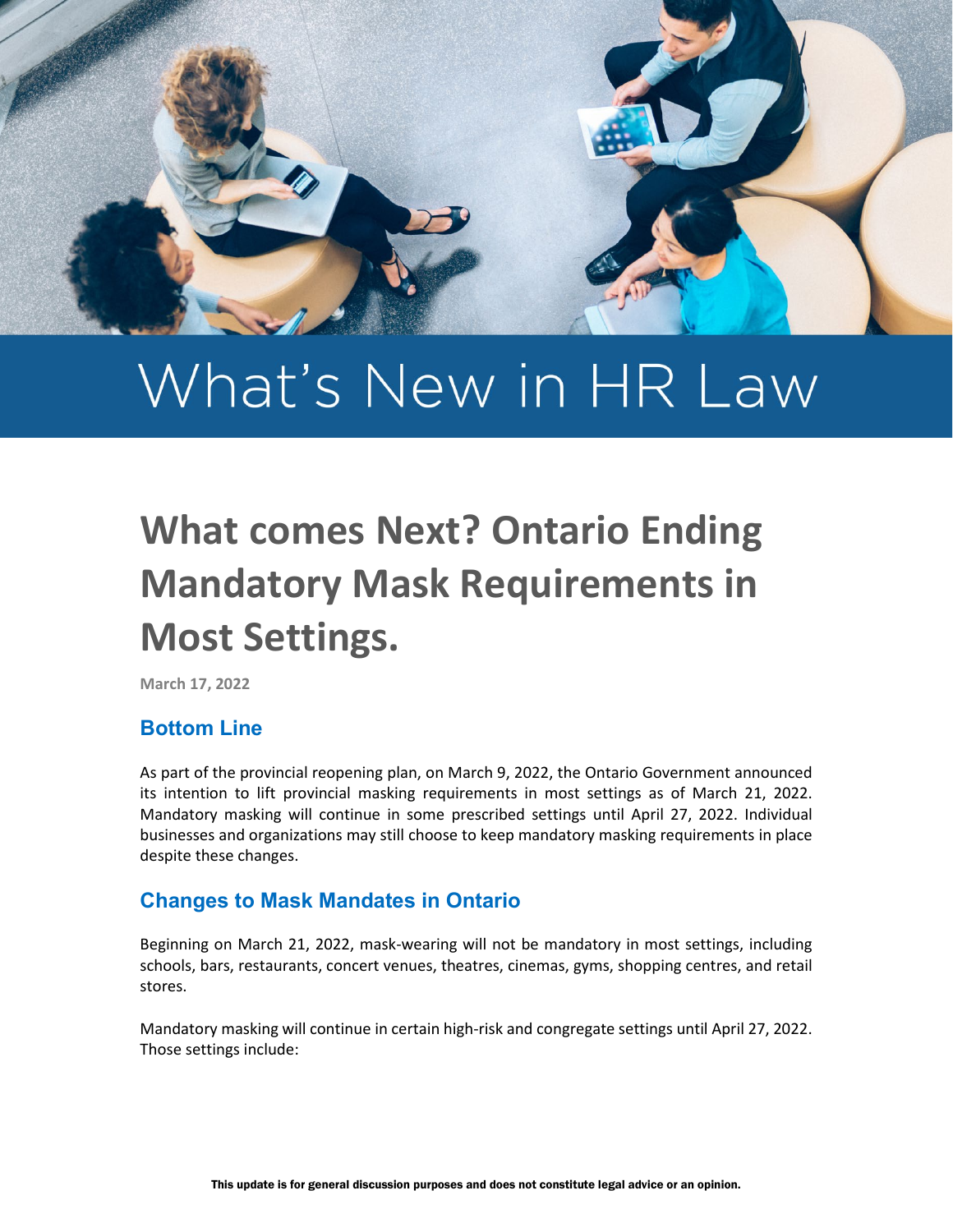- public transit;
- long-term care and retirement homes;
- hospitals and health-care settings;
- congregate care settings (including homes for individuals with disabilities);
- shelters; and
- jails under provincial regulation.

Consistent with this approach, the City of Toronto amended its mask bylaw (By-Law No. 541-2020) to expire on March 21, 2022. This amendment followed a report from Toronto's Medical Officer of Health that current epidemiological trends and the high rate of vaccine coverage suggest that Toronto is in a position where the mandatory mask bylaws are no longer required.

As of the date of this update, the following public health units have either dropped their mask mandates or have announced that mask mandates will no longer be in effect as of March 21, 2022:

- [The Municipality of Chatham-Kent](https://ckphu.com/facecoverings/)
- Brant County Health Unit
- City of Hamilton Health Unit
- City of Ottawa Health Unit
- The District of Algoma Health Unit
- [Durham Regional Health Unit](https://www.durham.ca/en/health-and-wellness/novel-coronavirus-update.aspx)
- Grey [Bruce Health Unit](https://www.publichealthgreybruce.on.ca/About-Us/News-Releases/ArticleID/1006/Local-efforts-position-Grey-Bruce-for-safe-lifting-of-provincial-masking-mandate)
- Haldimand-Norfolk Health Unit
- Haliburton, Kawartha, [Pine Ridge District Health](https://www.hkpr.on.ca/2022/01/11/covid-19-and-schools/) Unit
- [Hastings and Prince Edward Counties Health](https://hpepublichealth.ca/media-release-statement-of-support-from-hpeph-regarding-the-return-to-school/) Unit
- [Kingston, Frontenac and Lennox and Addington Health Unit](https://www.kflaph.ca/Modules/News/index.aspx?newsId=ec4d1cf0-2d9a-4eda-aec4-f15b96913595)
- Leeds, Grenville and [Lanark District Health Unit](https://healthunit.org/living-alongside-covid/)
- [Middlesex-London](https://www.healthunit.com/face-masks) Health Unit
- [Niagara Region](https://niagararegion.ca/health/covid-19/mask-bylaw.aspx)
- North Bay Parry Sound District Health Unit
- [Peterborough County](https://www.peterboroughpublichealth.ca/novel-coronavirus-covid-19/masks-and-personal-protective-equipment-ppe/#:%7E:text=Until%20March%2021%2C%202022%20masks,rooms%2C%20elevators%2C%20and%20lobbies.) City Health Unit
- Simcoe Muskoka District Health Unit
- Sudbury and District Health Unit
- Timiskaming Health Unit
- [Waterloo Health Unit](https://www.regionofwaterloo.ca/en/face-covering-by-law.aspx#When-will-this-by-law-end)
- [Wellington-Dufferin-Guelph Health Unit](https://wdgpublichealth.ca/alerts/local-section-22-masking-orders-and-provincial-masking-requirements-most-settings-will-be)
- Windsor-Essex County Health Unit
- York Regional Health Unit

Some of these health units, including the [City of Ottawa](https://www.ottawapublichealth.ca/en/public-health-topics/novel-coronavirus.aspx?_mid_=32064#March-17-2022-Special-statement-Dr-Brent-Moloughney-Deputy-Medical-Officer-of-Health) Health Unit and the [Timiskaming Health](https://www.timiskaminghu.com/90527/masks)  [Unit,](https://www.timiskaminghu.com/90527/masks) have continued to strongly recommend mask use despite no longer requiring mandatory masking.